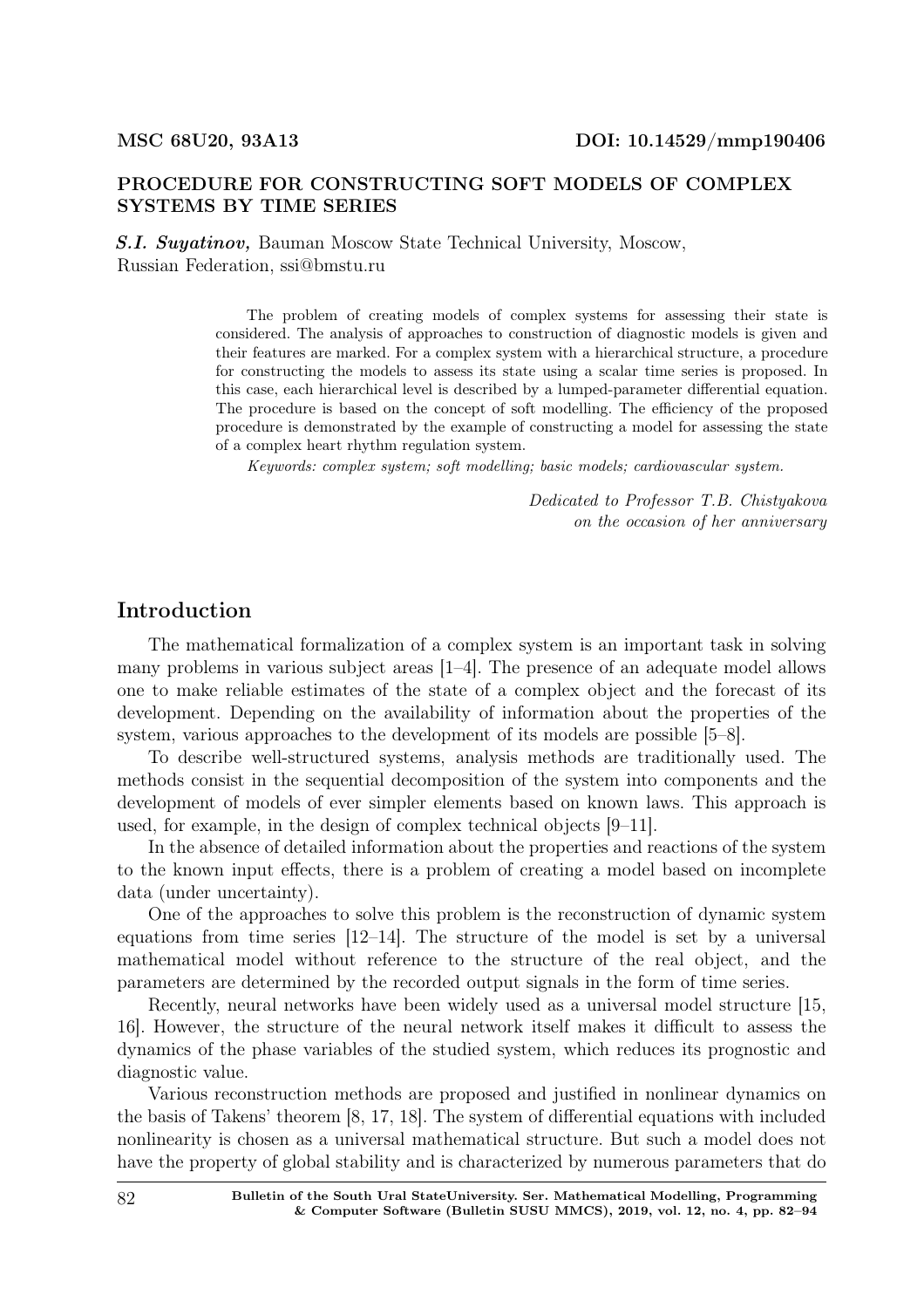not have physical meaning. In addition, a significant disadvantage of this approach is the need for multiple differentiation of the initial time series to estimate the parameters of the model.

In addition, in both cases, a priori information about the nature of dynamic processes, which can be identified from time series analysis or from other sources, remains unclaimed.

A priori information, in the case of its correct use, can improve the adequacy of the model structure and solve the problem of incorrect evaluation of its parameters.

The purpose of this article is to develop a procedure for constructing models of complex systems over time series based on a priori information.

## 1. Simple Models of Complex Systems

There are two ways to model representation of complex systems: microscopic and macroscopic approaches. The first approach involves construction of corresponding analytical models based on a detailed analysis of the functions of each part of the system. In the second case, the emphasis is on the effects of the collective behavior of all parts. Microscopic analysis of complex systems either leads to a system of differential equations of large dimension, or is generally impossible due to the lack of necessary information.

However, there are cases when a complex system at a macroscopic level shows a fairly simple behavior [19, 20]. First of all, this refers to complex systems that demonstrate an oscillatory character. It should be noted that in most practical cases, these systems have structural stability, i.e. keep the oscillatory mode with small changes in their parameters.

The indicated behavioral features of the selected class of systems allow us to use the concept of soft modelling [21–23] for their description, based on the synergetic paradigm. It postulates the existence of relatively simple basic models that describe oscillatory processes in various fields of knowledge. A classic example is the Van der Pol equation.

The choice and justification of the structure of basic models is carried out on the basis of well-known physical laws that underlie the functioning of the considered dynamic system. The parameters of the structural and functional models obtained in this way are determined on the basis of the recorded time series.

Next, we consider a class of systems that can be represented in the form of a hierarchy of the structure of connected functionally complete blocks. Moreover, each functional block is distinguished by its unique time of elementary processes occurring in it. Thus, in addition to functional, there is a temporary hierarchy in the considered class of systems. These limitations are inherent in most real control systems.

The procedure for creating a model consists of the following steps.

- 1. Based on a priori information, a generalized structure of a complex system is constructed in the form of related subsystems. The assumed nature of the relationships between the subsystems is specified.
- 2. Using the registered time series, the characteristic times of the processes in the selected subsystems are determined and, in accordance with them, the necessary length of the recorded time series is calculated.
- 3. The leading (setting) subsystem is distinguished, and the characteristic time of the processes in it is determined.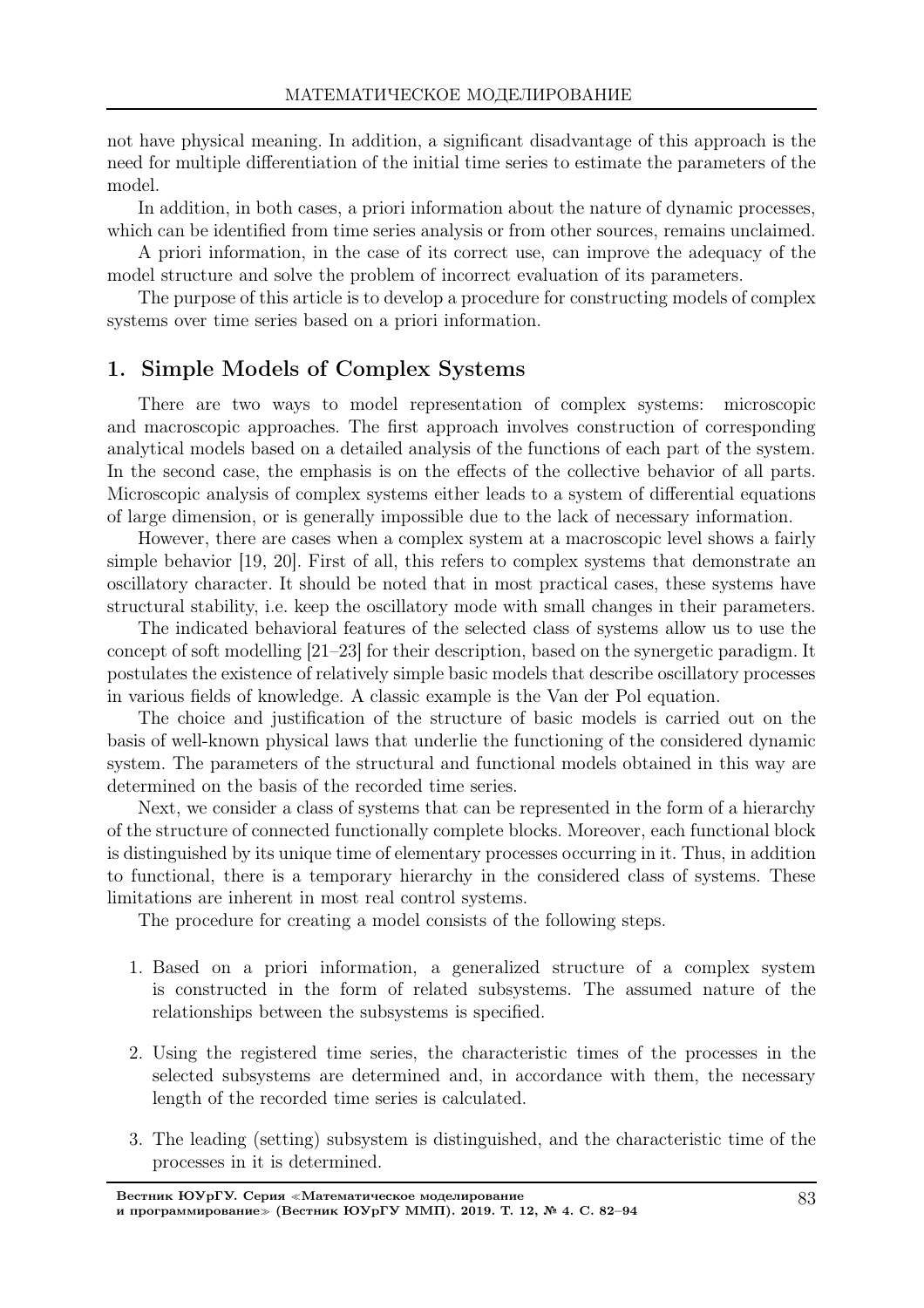- 4. Based on a priori information about the nature of functional subsystems, the structure of a suitable model is selected from the class of basic models that describe oscillatory processes and have structural stability.
- 5. Stability is investigated and critical parameters are determined for each model of the selected subsystem.
- 6. Parametric identification of all models is performed using regularization methods.
- 7. The state of the subsystems of a complex system is estimated by the parameters of their models.

The implementation of the proposed procedure is considered on the example of constructing a model to assess the state of a complex system of heart rate regulation.

#### 2. Generalized Structure of a Complex System

The object of modelling is a complex system of blood flow regulation. From the standpoint of synergetics, such a system has a lot of degrees of freedom. However, in the process of natural evolution, several main degrees are distinguished, to which all the others are adjusted. Therefore, models of a limited composition of subsystems reflect the basic properties of the entire complex system.

From experimental observations it was found that in the frequency range from 0,095 Hz to 1,6 Hz there are four physiologically justified energy peaks in the spectrum of cardiocycle signals. This means that in a time scale approximately equal to one minute, there are four almost periodic oscillatory subsystems that provide blood flow regulation [20, 24]. Table 1 shows the frequencies whose physiology of origin is the most studied.

#### Table 1

| Frequency (Hz) | Physiological function                           |
|----------------|--------------------------------------------------|
|                | Contraction of the heart muscle (heart activity) |
| $^{1.2}$       | Respiratory activity                             |
|                | Myogenic activity                                |
| 0.03           | Neurogenic activity                              |

Frequencies of oscillatory processes and functions of physiological subsystems

The main frequency of the signal, which prevails in the signals of the cardiocycle (ECG, blood pressure, sphygmogram), is about 1,1 Hz and corresponds to the heart rhythm. The frequency range of  $0.12 - 0.4$  Hz is a well-known range of respiratory activity in physiology. The respiratory movements of the chest are quite rhythmic. Myogenic regulation leads to the fact that smooth muscle cells continuously respond to changes in intravascular pressure. The constant activity of the autonomic nervous system (neurogenic activity) serves to maintain the basic level of vascular interaction (the so-called tone).

The heart rate regulation system using the selected subsystems is shown in Fig. 1.

Fig. 1 shows that each physiological mechanism manifests itself as a separate almost periodic process, which we can observe at the macroscopic level. In an integrated form, the functioning of all these subsystems is reflected in the dynamics of vessels. The heart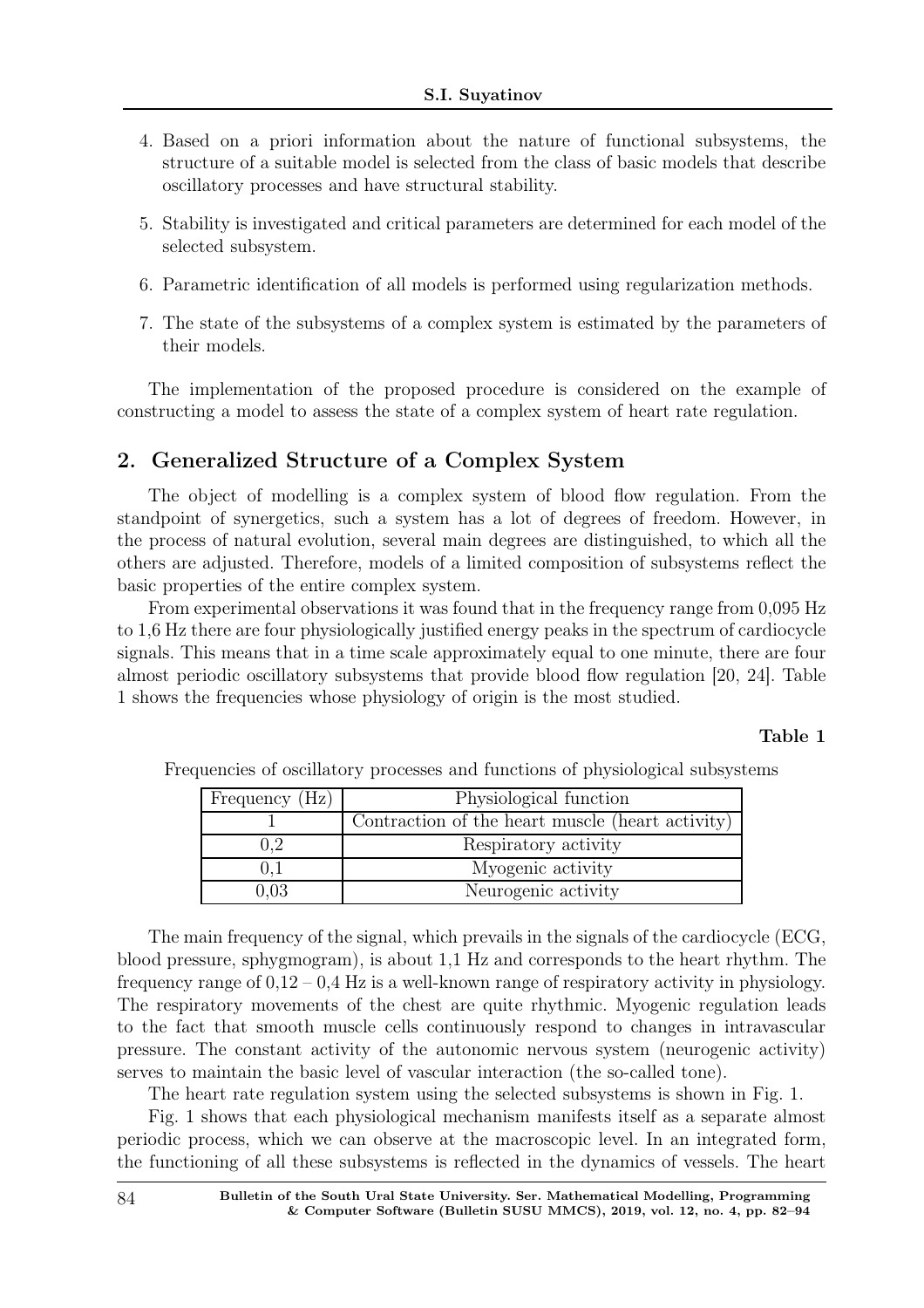

Fig. 1. The mechanisms of regulation of the cardiovascular system

and lungs form the input in the form of pressure, and the other two subsystems change the vascular tone. Therefore, we choose vessels as the main object of modelling.

Further, we believe that the oscillations observed in cardiac signals occur autonomously in each subsystem [25–27]. Then, mathematically, subsystems can be described by autonomous oscillators, and their contribution to the overall dynamics is additive. Therefore, in a first approximation, we assume that the relationships between the subsystems are linear.

To construct a model of cardiovascular regulation, the electrical activity of the heart (ECG), blood pressure in the artery and sphygmogram of the radial artery were simultaneously measured.

# 3. Development of the Structure of Basic Models of Functional Subsystems Dynamics

Since all the considered subsystems operate in the limit cycle mode, we will take equation (1) as the basic structure of the models, the parameters of which in the considered problem have obvious physical meaning:

$$
\ddot{x} + F\left(X\right) \cdot \dot{x} + a \cdot x = 0. \tag{1}
$$

Here  $\omega_0 = \sqrt{a}$  is the frequency of the fundamental harmonic oscillation,  $F(X)$  is the oscillation attenuation coefficient, where  $X$  is the vector of possible arguments of the function. From this equation, by setting the appropriate type of function, one can obtain various model equations, for example, Van der Pol or Rayleigh. The function  $F(X)$  can be constructed on the basis of the features of the system.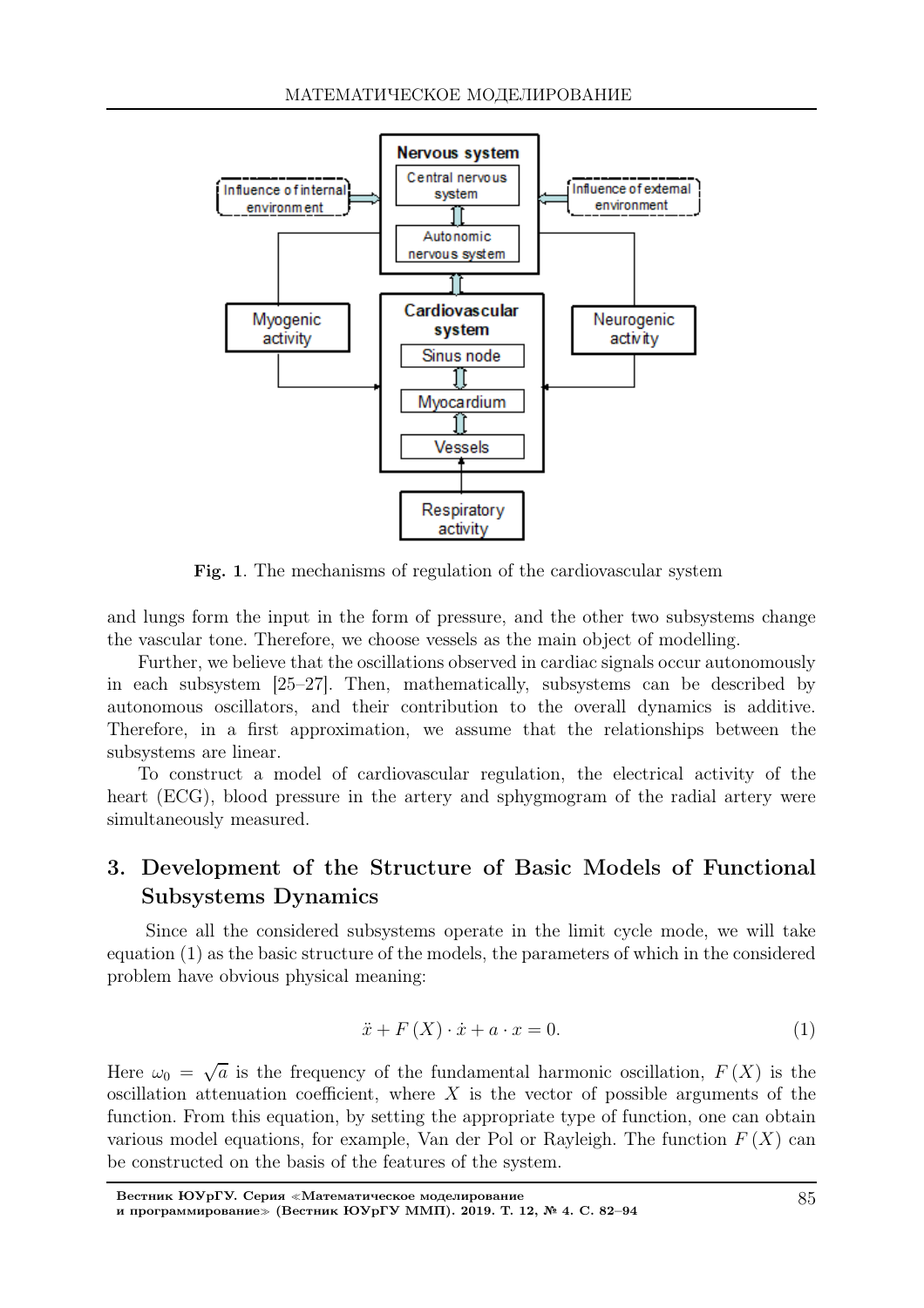Several model equations are known that mathematically describe limit cycles. The Van der Pol equation is most commonly used. We use this equation as the structure of models of neurogenic and myogenic regulation.

A feature of the other two subsystems is their inertial character, which leads to a decrease in the amplitude of oscillations with increasing frequency. A combined model that takes this phenomenon into account is constructed using the equations of Van der Pol and Rayleigh together and has the form

$$
\ddot{x} + \left[\varepsilon_1 \left(x^2 - r_0^2\right) + \varepsilon_2 \left(\dot{x}^2 - \omega_0^2 r_0^2\right)\right] \cdot \dot{x} + ax = 0. \tag{2}
$$

It should be especially noted that if the model of respiratory activity seems to be an autonomous generator, then the oscillations of the vessel walls occur under the influence of blood flow pressure. Given the filtering properties of the heart muscle, the current pressure is presented in harmonic form. The form of pressure on the walls of the vessel, taking into account the direct and reflected waves in the first approximation, take the form of a sinusoidal function with a frequency exceeding twice the frequency of pulse oscillations. Then the pulse dynamics model can be represented in the dimensionless form

$$
\ddot{x} + (\varepsilon_1(x^2 - r^2) + \varepsilon_2(\dot{x}^2 - \omega_0^2 r^2))\dot{x} + ax = F_{connect},
$$
\n(3)

where x is the linear movement of the vessel wall;  $r$  is the restriction on the movement of the vessel wall;  $\omega_0 r$  is the limitation of the speed of movement;  $\varepsilon_1$ ,  $\varepsilon_2$  ( $\varepsilon_1$  < 0,  $\varepsilon_2$  < 0) are the constant coefficients; a is the parameter describing the stiffness (elasticity) of the vessel wall  $(a > 0)$ ;  $F_{connect}$  is the connection function describing blood flow pressure,  $F_{connect} = b \cos 2\omega t$ .

Therefore, the procedure for identifying the structure of the model is completed. The resulting soft model of heart rate regulation has a hierarchical structure, the levels of which are determined by the values of the periods of characteristic oscillations of the subsystems. Models of neurogenic and myogenic activity are described by autonomous Van der Pol equations, while other models have a combined Van der Pol–Rayleigh structure, and the equation of dynamics of the vessel wall has a non-autonomous form.

At the next step, it is necessary to perform an analysis of the stability of periodic modes and determine the possible ranges of variation of model parameters.

### 4. Stability Analysis of the Periodic Solution to Model Equations

The stability analysis of periodic solutions is carried out according to the methodology presented on the example of the analysis of the dynamics model of the vessel wall.

The aim is to study the possible behavior of the model under variations of various parameters a, b, r,  $\omega$ ,  $\omega_0$ ,  $\varepsilon_1$ ,  $\varepsilon_2$ , due to the adaptive properties of the body.

We represent (3) in the form of Cauchy. By entering a variable  $y = \dot{x}$ , we get

$$
\begin{aligned} \dot{x} &= X(x, y) = y, \\ \dot{y} &= Y(x, y) = -ax - \varepsilon_0 y - \varepsilon_1 x^2 y - \varepsilon_2 y^3 + F_{connect}. \end{aligned} \tag{4}
$$

Next, we obtain the equations of the periodic trajectory and determine the Lyapunov exponent for assessing the stability of the periodic trajectory depending on the parameters of the system.

System (4) can be represented as

$$
\dot{z} = A(t)z + F(t, z),\tag{5}
$$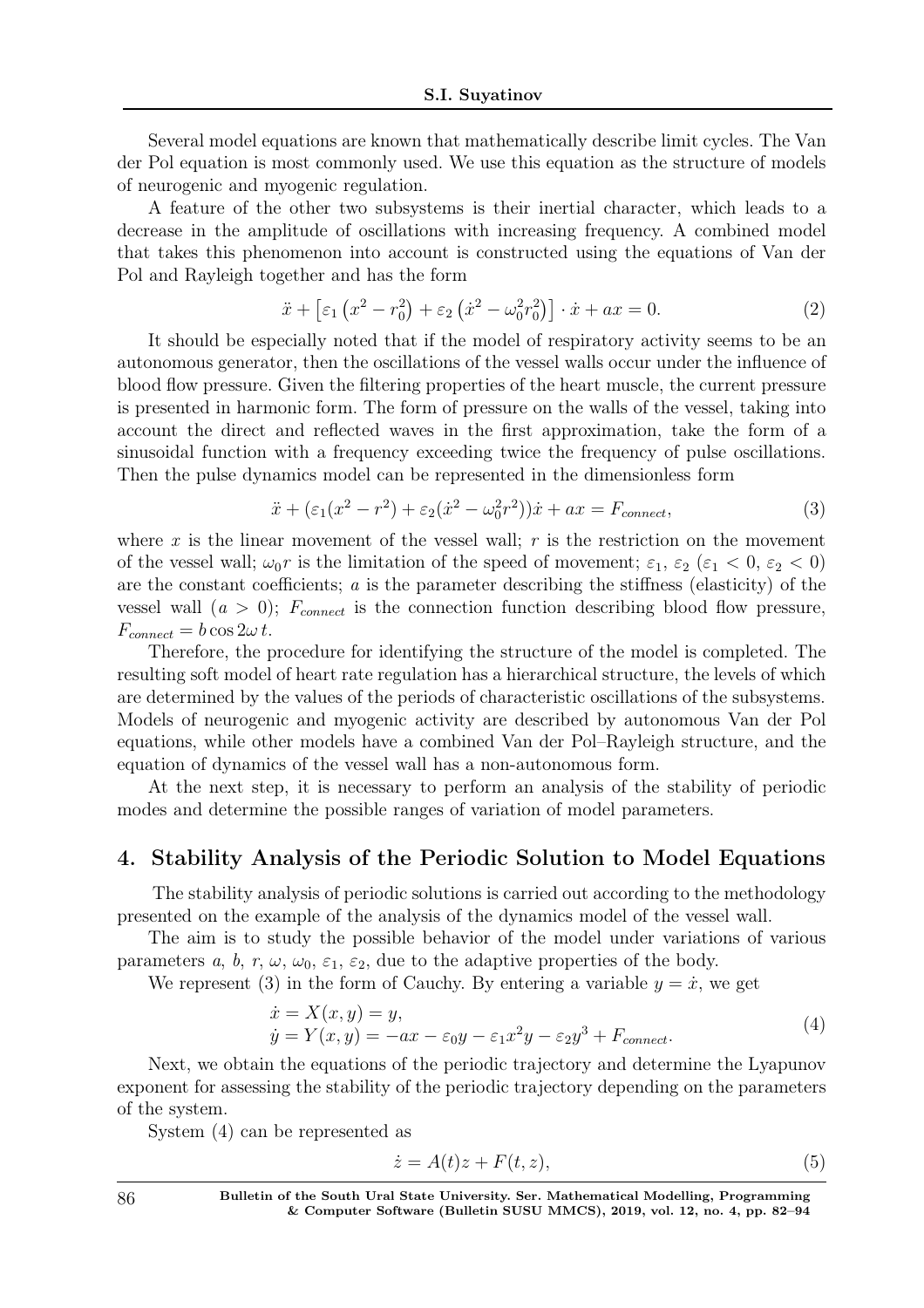where

$$
z = \left[\frac{x}{y}\right], A(t) = A = \left[\frac{0}{-a} \frac{1}{-\varepsilon_0}\right], F(t, z) = \left[\frac{0}{-\varepsilon_1 x^2 - 3\varepsilon_2 y^2 + b \cos 2\omega t}\right]
$$

Solution (5) with initial conditions  $z_0$  can be found in the form of a series in powers  $z_0$  with time-dependent coefficients using the method of successive approximations. The first approximation is the solution of the linearized system

$$
\dot{z}^{(1)} = A(t)z^{(1)},\tag{6}
$$

.

the  $m$ -th approximation is a solution to the system

$$
\dot{z}^{(m)} = A(t)z^{(m)} + F(t, z^{(m-1)}).
$$
\n(7)

Let  $\Phi(t)$  is the fundamental matrix of solutions (6), then the solution to system (7) is given by the formula

$$
z^{(m)}(t) = \Phi(t) \left\{ z_0 + \int_0^t \Phi^{-1}(\tau) F(\tau, z^{(m-1)}(\tau)) d\tau \right\}.
$$
 (8)

We define the fundamental matrix of solutions  $\Phi(t)$ , taking into account the fact that the roots of the characteristic equation are complex conjugate, that is  $\lambda_{1,2} = -\epsilon_0/2 \pm \epsilon_0$  $\sqrt{(\epsilon_0/2)^2 - a} = \alpha \pm j\beta$ . In this case,  $\Phi(t)$  is determined by the expression

$$
\Phi(t) = e^{At} = e^{\alpha t} \left[ \frac{A - \alpha I}{\beta} \sin \beta t + I \cos \beta t \right],\tag{9}
$$

where I is unit matrix size  $2\times 2$ . For system (4) we have

$$
e^{At} = e^{\alpha t} \left[ \frac{\varepsilon_0/(2\beta) \sin \beta t + \cos \beta t}{-a/\beta \sin \beta t} \middle| \frac{1/\beta \sin \beta t}{-\varepsilon_0/(2\beta) \sin \beta t + \cos \beta t} \right].
$$
 (10)

When determining the periodic trajectory, we choose the zero initial state. The first approximation of the solution to the system is determined by the expression  $z^{(1)}(t)$  $\Phi(t)z_0 = 0$ . Find the second approximation  $x^{(2)}(t)$ ,  $y^{(2)}(t)$ :

$$
x^{(2)}(t) = \frac{b}{\beta} \int_{0}^{t} e^{\alpha(t-\tau)} \sin \beta t \cos 2\omega \tau d\tau,
$$
  

$$
y^{(2)}(t) = -\frac{\varepsilon_0 b}{2\beta} \int_{0}^{t} e^{\alpha(t-\tau)} \sin \beta t \cos 2\omega \tau d\tau + b \int_{0}^{t} e^{\alpha(t-\tau)} \cos \beta t \cos 2\omega \tau d\tau.
$$
 (11)

Applying the integration formula by parts and trigonometric identities  $2 \cos A \cos B = \cos(A - B) + \cos(A + B), 2 \sin A \cos B = \sin(A - B) + \sin(A + B),$ we define:

$$
J_s(\gamma) = \int_0^t e^{\alpha(t-\tau)} \sin(\beta t + \gamma \tau) d\tau = -1/(\gamma^2 + \alpha^2) [\gamma \cos(\beta + \gamma) t + \alpha \sin(\beta + \gamma) t] + e^{\alpha(t-\tau)} / (\gamma^2 + \alpha^2) [\gamma \cos \beta t + \alpha \sin \beta t],
$$
\n(12)

Вестник ЮУрГУ. Серия <sup>≪</sup>Математическое моделирование

и программирование<sup>≫</sup> (Вестник ЮУрГУ ММП). 2019. Т. 12, № 4. С. 82–94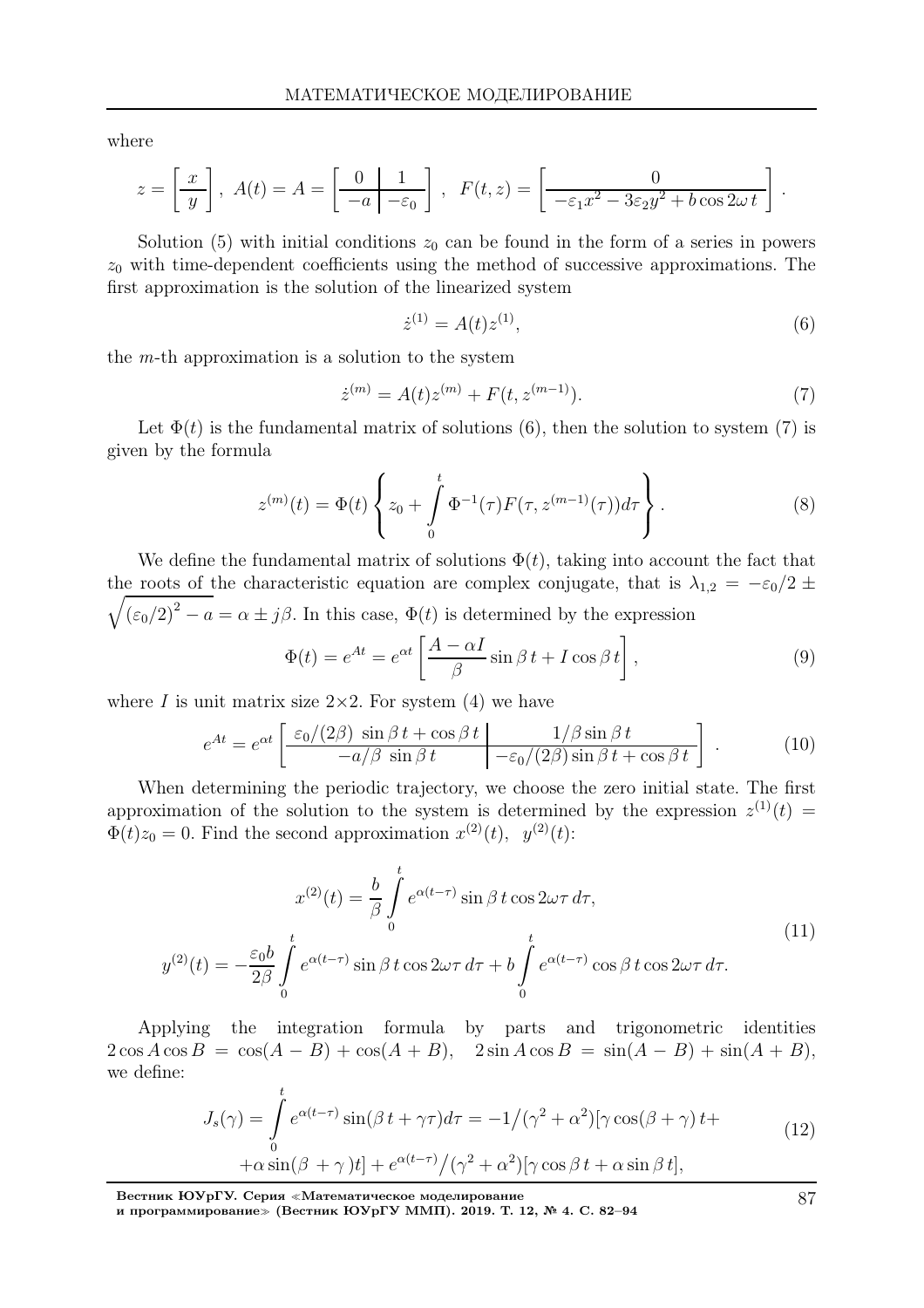$$
J_c(\gamma) = \int_0^t e^{\alpha(t-\tau)} \cos(\beta t + \gamma \tau) d\tau = 1/(\gamma^2 + \alpha^2) [\gamma \sin(\beta + \gamma) t -
$$
\n(13)

 $-\alpha \cos(\beta + \gamma)t] - e^{\alpha(t-\tau)} / (\gamma^2 + \alpha^2) [\gamma \sin \beta t - \alpha \cos \beta t],$ where  $\gamma$  is an additional parameter entered for ease of integration.

Then (11) takes the form

$$
x^{(2)}(t) = \frac{b}{2\beta} \left\{ J_s(\gamma_1) + J_s(\gamma_2) \right\},
$$
  

$$
y^{(2)}(t) = -\frac{\varepsilon_0 b}{4\beta} \left\{ J_s(\gamma_1) + J_s(\gamma_2) \right\} + \frac{b}{2} \left\{ J_c(\gamma_1) + J_c(\gamma_2) \right\},
$$
 (14)

where  $\gamma_1 = -\beta - 2\omega$ ,  $\gamma_2 = -\beta + 2\omega$ .

Since  $\alpha = Re\{\lambda_{1,2}\} < 0$ , then  $\lim_{t\to\infty} e^{\alpha t} = 0$ . Expressions for  $x^{(2)}(t)$ ,  $y^{(2)}(t)$  include terms containing  $e^{\alpha t}$ . The equations of the periodic trajectory are obtained, if these terms are not taken into account, i.e.  $\varphi_x(t) = x^{(2)}(t)|_{e^{\alpha t} = 0}$ ,  $\varphi_y(t) = y^{(2)}(t)|_{e^{\alpha t} = 0}$ .

After some transformations we get

$$
\varphi_x(t) = A\cos 2\omega t + B\sin 2\omega t, \quad \varphi_y(t) = -2\omega A\sin 2\omega t + 2\omega B\cos 2\omega t,\tag{15}
$$

where the coefficients  $A$  and  $B$  are determined by the expressions

$$
A = \frac{b(a - 4\omega^2)}{(a - 4\omega^2)^2 + 4\omega^2 \varepsilon_0^2}, \quad B = \frac{2\omega \varepsilon_0 b}{(a - 4\omega^2)^2 + 4\omega^2 \varepsilon_0^2}.
$$
 (16)

Let us analyze the stability of the periodic trajectory (15). The trajectory of the secondorder system has two Lyapunov exponents, one of which is zero, and the other must be negative for the stability of the trajectory. In the two-dimensional case, the Lyapunov exponent can be determined explicitly from the expression

$$
\lambda = \frac{1}{T} \int_{0}^{T} \left[ \frac{\partial X(\varphi_x(t), \varphi_y(t))}{\partial x} + \frac{\partial Y(\varphi_x(t), \varphi_y(t))}{\partial y} \right] dt,\tag{17}
$$

where T is a period (for the studied system, the trajectory period is  $T = \pi/\omega$ ).

For system (4)  $\partial X(x, y)/\partial x = 0$ ,  $\partial Y(x, y)/\partial y = -\varepsilon_0 - \varepsilon_1 x^2 - 3\varepsilon_2 y^2$ , where we define  $\frac{\partial Y(\varphi_x(t), \varphi_y(t))}{\partial x}$ , and then  $\lambda$ :

$$
\lambda = -\left[\varepsilon_0 + \frac{1}{2}(\varepsilon_1 + 12\varepsilon_2\omega^2) \cdot \frac{\left(b^2(a - 4\omega^2)\right)^2 + 4\omega^2\varepsilon_0^2 b^2}{\left((a - 4\omega^2)^2 + 4\omega^2\varepsilon_0^2\right)^2}\right].\tag{18}
$$

We study the Lyapunov exponent  $\lambda$  for various values of the parameters a and b. We chose the following values of the remaining parameters:  $\varepsilon_1 = -0, 3; r = 0, 065; \varepsilon_2 =$  $-3,37; \omega = \omega_0 = 6,125$  [26]. The results are presented in Table 2.

In Fig. 2, the phase portrait of the nonautonomous system (4) is presented for the case, which is obtained using the Matlab simulation system. Note that when constructing the phase portrait, the non-autonomous system (4) was reduced to autonomous by introducing an additional phase variable  $Q = 2\omega t$ .

It can be seen from Fig. 2 that, in addition to a stable periodic trajectory, an unstable periodic trajectory also exists in the system. Trajectories inside an unstable periodic trajectory contract to a stable periodic trajectory represented by equations (15).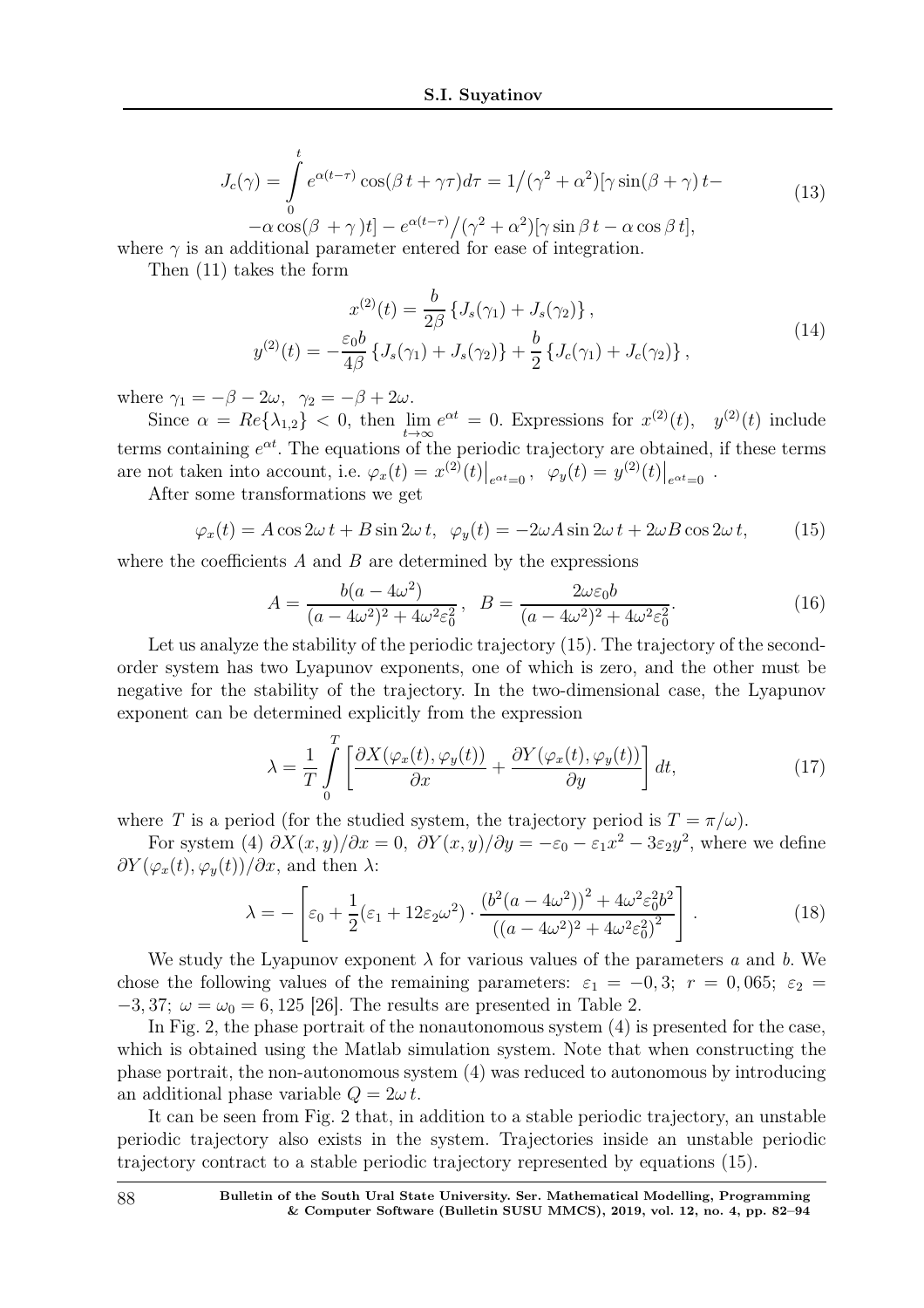Table 2

| a<br>b   | 3,0       | 3,1       | 3,2       | 3,3       | 3.4       | 3,5       | 3,6       | 3,7       | 3,8       | 3,9       |
|----------|-----------|-----------|-----------|-----------|-----------|-----------|-----------|-----------|-----------|-----------|
| $\theta$ | $-0,2401$ | $-0,2198$ | $-0,1988$ | $-0,1771$ | $-0,1548$ | $-0,1318$ | $-0,1081$ | $-0,0838$ | $-0,0588$ | $-0,0331$ |
| 5        | $-0,2193$ | $-0,1976$ | $-0,1751$ | $-0,1520$ | $-0,1281$ | $-0,1035$ | $-0,0782$ | $-0,0522$ | $-0,0254$ | 0,0020    |
| 10       | $-0,1963$ | $-0,1730$ | $-0,1489$ | $-0,1241$ | $-0,0985$ | $-0,0721$ | $-0,0450$ | $-0,0171$ | 0,0115    | 0,0409    |
| 15       | $-0,1707$ | $-0,1457$ | $-0,1198$ | $-0,0931$ | $-0,0656$ | $-0,0373$ | $-0,0081$ | 0,0218    | 0,0526    | 0,0842    |
| 20       | $-0,1421$ | $-0,1151$ | $-0,0873$ | $-0.0585$ | $-0,0289$ | 0,0016    | 0.0330    | 0,0653    | 0.0985    | 0,1325    |
| 25       | $-0,1101$ | $-0,0809$ | $-0,0508$ | $-0,0198$ | 0,0122    | 0,0452    | 0,0791    | 0,1140    | 0,1499    | 0,1867    |
| 30       | $-0,0740$ | $-0,0424$ | $-0,0098$ | 0,0238    | 0,0585    | 0,0943    | 0,1311    | 0,1689    | 0,2077    | 0,2476    |
| 35       | $-0,0333$ | 0,0011    | 0,0366    | 0,0732    | 0,1109    | 0,1498    | 0,1898    | 0,2309    | 0,2731    | 0,3165    |
| 40       | 0.0131    | 0,0506    | 0,0893    | 0,1293    | 0,1705    | 0,2129    | 0,2565    | 0,3014    | 0,3475    | 0.3948    |
| 45       | 0.0661    | 0,1072    | 0,1496    | 0,1934    | 0.2386    | 0,2850    | 0,3329    | 0,3820    | 0.4326    | 0.4844    |

The values of the Lyapunov exponent



Fig. 2. Phase portrait of the system (4)

Note that for the values of the parameters a and b at which the exponent  $\lambda$  approaches zero, the simulation results do not always confirm the conclusions regarding the stability of the periodic trajectory made on the basis of formula (18). In this case, for a more accurate estimation of the exponent  $\lambda$ , one should find the third approximation of the solution by formula (8), and then determine the equations of the periodic trajectory, assuming  $e^{\alpha t} = 0$ in the obtained ones  $x^{(3)}(t)$ ,  $y^{(3)}(t)$ . Next, find the refined expression for  $\lambda$  in accordance with (17) and use it.

An analysis of equation (3) with the connection function shows that a stable periodic trajectory which is described by equations (15) appears for some values  $F_{connect} = b \cos 2\omega t$ of the parameters in the system. The stability of the periodic trajectory can be judged by evaluating the Lyapunov exponent by formula (18). If the parameters included in the connection function are such that the Lyapunov exponent of the periodic trajectory is negative, then this mode of operation of the vessel can be considered normal. When, with a change in the parameters of the connection function, the periodic trajectory of the system approaches the stability boundary, the Lyapunov exponent approaches zero. At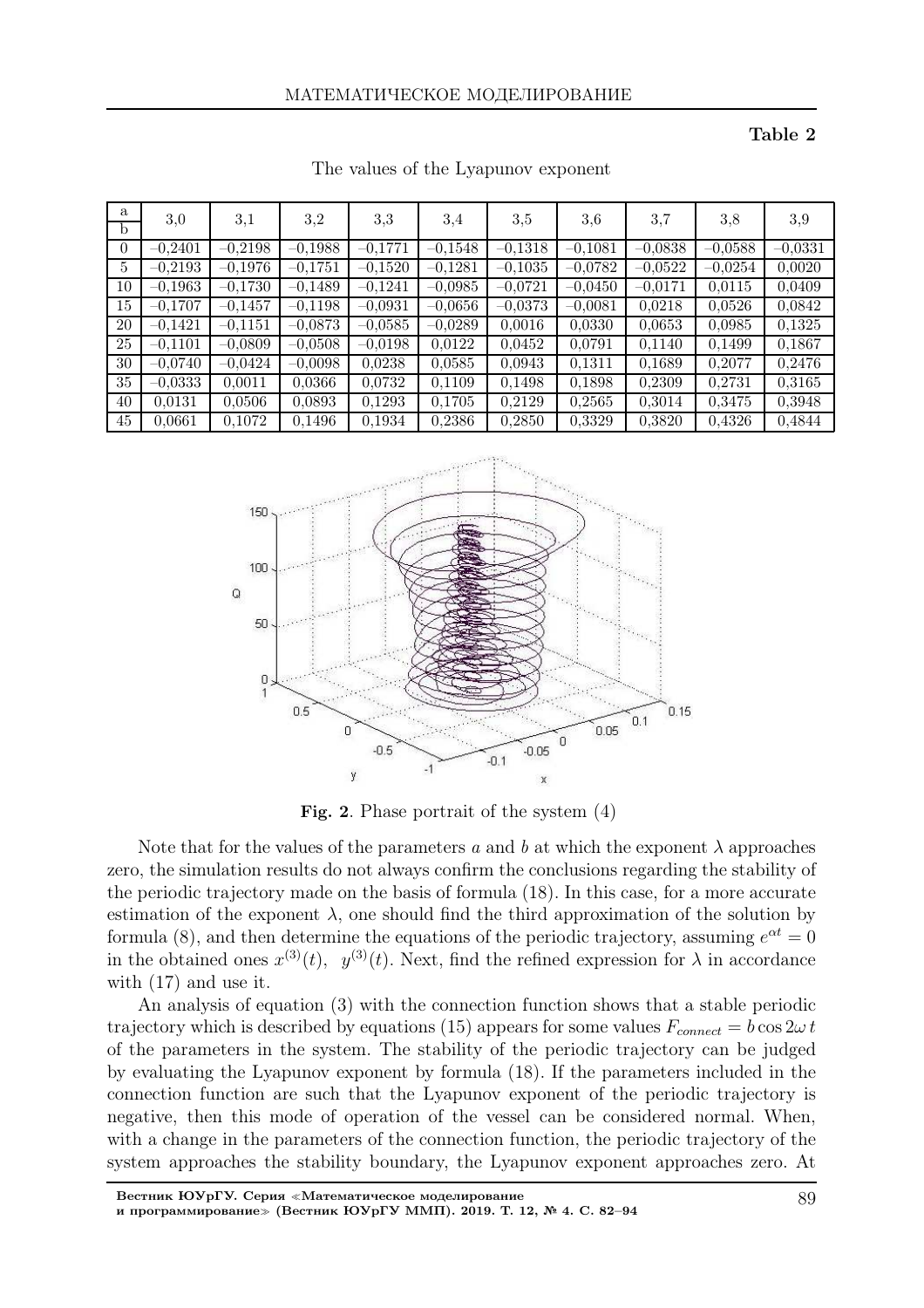some parameter values, the periodic trajectory may turn out to be unstable, which is a sign of incorrectness of the obtained form of the soft model.

#### 5. Identification of Model Parameters

The identification of the parameters of the obtained models is carried out on the basis of the recorded biosignals of the cardiac cycle in the form of time series. For models of autonomous generators, the initial information is an electrocardiogram. This signal is passed through bandpass filters tuned to the vibration spectra of the corresponding subsystems. For example, to isolate a signal characterizing respiratory activity, the filter passband should be in the range of  $0.12 - 0.4$  Hz. The time series obtained after filtration are used to obtain the parameters of the corresponding models.

To identify the parameters of a non-autonomous model of the dynamics of the vessel wall, two signals are used: the signal of the pressure change in the vessel as the input and the sphygmogram as the output.

Parametric identification techniques, including those using regularization, are well developed. Due to their bulkiness, they are not given here.

The obtained hierarchical model of regulation of blood flow in a vessel in the form of differential equations reflects in more detail the state of the cardiovascular system in comparison with the known non-hierarchical models [8, 25].

### Conclusion

A characteristic feature of complex systems is the uncertainty of their internal structure, which prevents the construction of rigid models. The proposed procedure for constructing soft models of complex systems is based on a priori knowledge about the features of the functioning of subsystems and uses the synergistic paradigm of basic models.

A possible implementation of the steps of the proposed procedure is shown by the example of constructing a model of the cardiovascular system.

It should be noted that the main content of the structure of the cardiovascular system is the presentation of the effects of various sources of oscillations on the dynamics of the vessel (object). Many technical systems have a similar structure.

Therefore, this procedure can be used in the construction of models of complex technical systems. In particular, one of the promising areas of application of the proposed procedure is the diagnosis of the state of metal structures under the influence of vibrations formed by various generators.

#### References

- 1. Veshneva I., Singatulin R., Bolshakov A., Chistyakova T., Melnikov L. Model of Formation of the Feedback Channel within Ergatic Systems for Monitoring of Quality of Processes of Formation of Personnel Competences. *International Journal for Quality Research*, 2015, vol. 9, no. 3, pp. 495–512.
- 2. Belakhov V.V., Kolodyaznaya V.A., Garabadzhiu A.V., Chistyakova T.B., Smirnov I.A. Application of the Todd–Atherton Synthetic Approach for Chemical Modification of Tetraene Macrolide Antibiotic Lucensomycin. *Russian Journal of General Chemistry*, 2016, vol. 86, no. 3, pp. 570–578.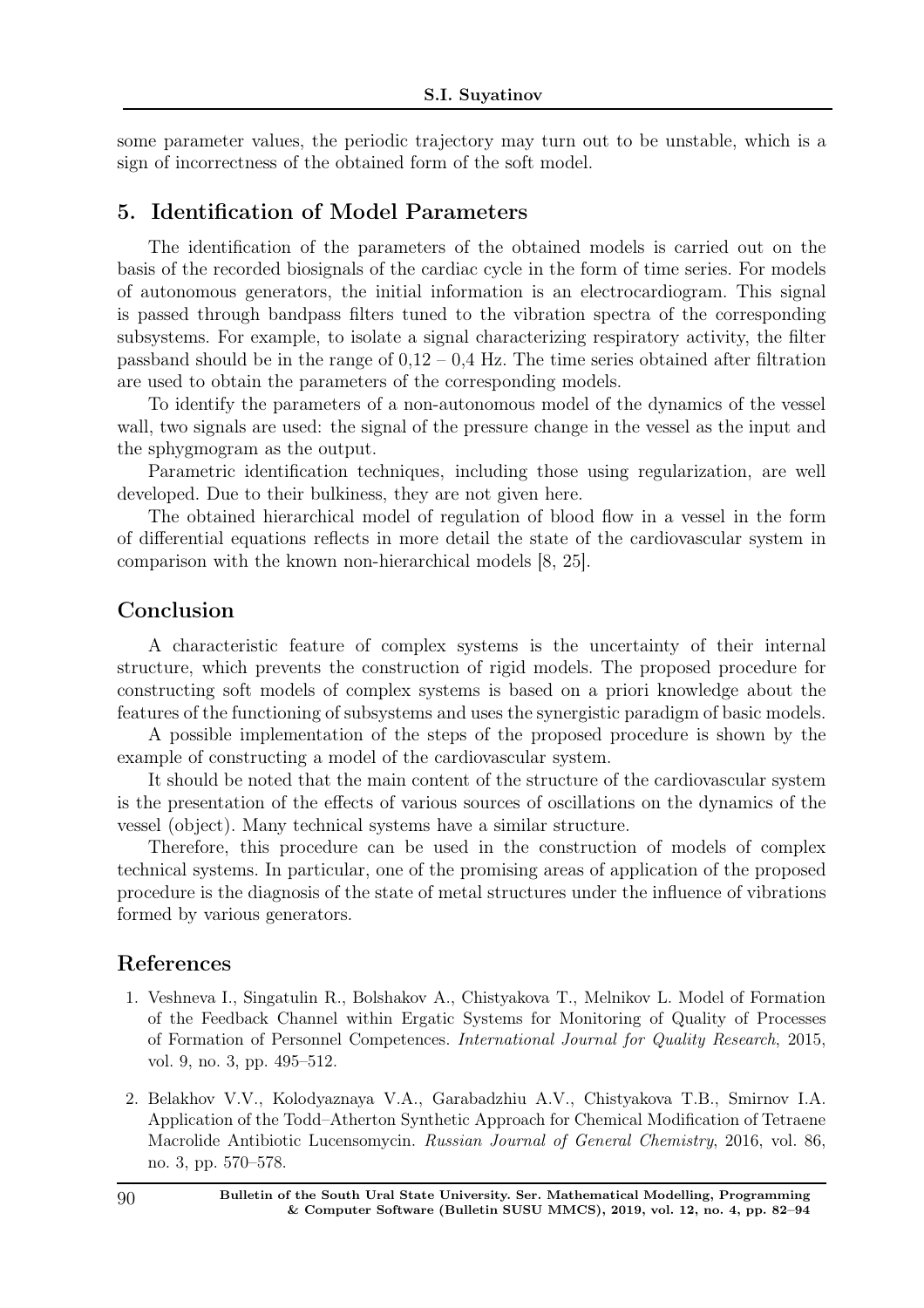- 3. Veshneva I.V., Chistyakova T.B., Bolshakov A.A. The Status Functions Method for Processing and Interpretation of the Measurement Data of Interactions in the Educational Environment. *SPIIRAS Proceedings*, 2016. no. 6, pp. 144–166.
- 4. Buldakov N.S., Buldakova T.I., Suyatinov S.I. Etalon-Photometric Method for Estimation of Tissues Density at X-Ray Images. *Progress in Biomedical Optics and Imaging*, 2016, vol. 9917, p. 99171Y. DOI: 10.1117/12.2229539
- 5. Shalizi C.R. *Methods and Techniques of Complex Systems Science: An Overview*. Boston, Springer, 2006.
- 6. Chistyakova T.B., Novozhilova I.V. Intelligence Computer Simulators for Elearning of Specialists of Innovative Industrial Enterprises. *Proceedings of the XIX International Conference on Soft Computing and Measurements*, 2016, pp. 329–332. DOI: 10.1109/SCM.2016.7519772
- 7. Chistyakova T.B., Razygrayev A.S., Polosin A.N., Araztaganova A.M. Joint Innovative IT Projects in the Field of Production of Polymeric Sheet Materials. *2016 IEEE 5Th Forum Strategic Partnership of Universities and Enterprises of Hi-Tech Branches, Science. Education. Innovations*, 2016, pp. 61–64. DOI: 10.1109/IVForum.2016.7835855
- 8. Bezruchko B.P., Smirnov D.A. *Extracting Knowledge from Time Series: An Introduction to Nonlinear Empirical Modelling*. Berlin, Springer, 2010.
- 9. Chistyakova T.B., Polosin A.N. Computer Modelling System of Industrial Extruders with Adjustable Configuration for Polymeric Film Quality Control. *2017 IEEE II International Conference on Control in Technical Systems*, 2017, pp. 47–50. DOI: 10.1109/CTSYS.2017.8109485
- 10. Shen K., Proletarsky A.V., Neusypin K.A. Algorithms of Constructing Models for Compensating Navigation Systems of Unmanned Aerial Vehicles. *2016 International Conference on Robotics and Automation Engineering*, 2016, pp. 104–108. DOI: 10.1109/ICRAE.2016.7738798
- 11. Koval' V.A., Osenin V.N., Suyatinov S.I., Torgashova O.Y. Synthesis of Discrete Controller for Construction of a Distributed Controller of Temperature Conditions of Steam Oil Heater. *Journal of Computer and Systems Sciences International*, 2011, vol. 50, no. 4, pp. 638–653. DOI: 10.1134/S1064230711040125
- 12. Xu P.C. Differential Phase Space Reconstructed for Chaotic Time Series. *Applied Mathematical Modelling*, 2009, vol. 33, pp. 999–1013.
- 13. Buldakova T.I., Suyatinov S.I. Reconstruction Method for Data Protection in Telemedicine Systems. *Progress in Biomedical Optics and Imaging*, 2014, vol. 9448, p. 94481U. DOI: 10.1117/12.2180644
- 14. Huanfei Ma, Siyang Leng, Luonan Chen. Data-Based Prediction and Causality Inference of Nonlinear Dynamics. *Science Placecountry-Regionchina Mathematics*, 2017, vol. 60, pp. 403–420. DOI: 10.1007/s11425-000-0000-0
- 15. Tronci St., Giona M., Baratti R. Reconstruction of Chaotic Time Series by Neural Models: a Case Study. *Neurocomputing*, 2003, vol. 55, pp. 581–591.
- 16. Huanfei Ma, Aihara K., Luonan Chen. Detecting Causality from Nonlinear Dynamics with Short-Term Time Series. *Scientific Reports*, 2014, vol. 4, p. 7464.
- 17. Pecora L.M., Moniz L., Nichols J., Carroll T.L. A Unified Approach to Attractor Reconstruction. *An Interdisciplinary Journal of Nonlinear Science*, 2007, vol. 17, no. 1, pp. 1–9.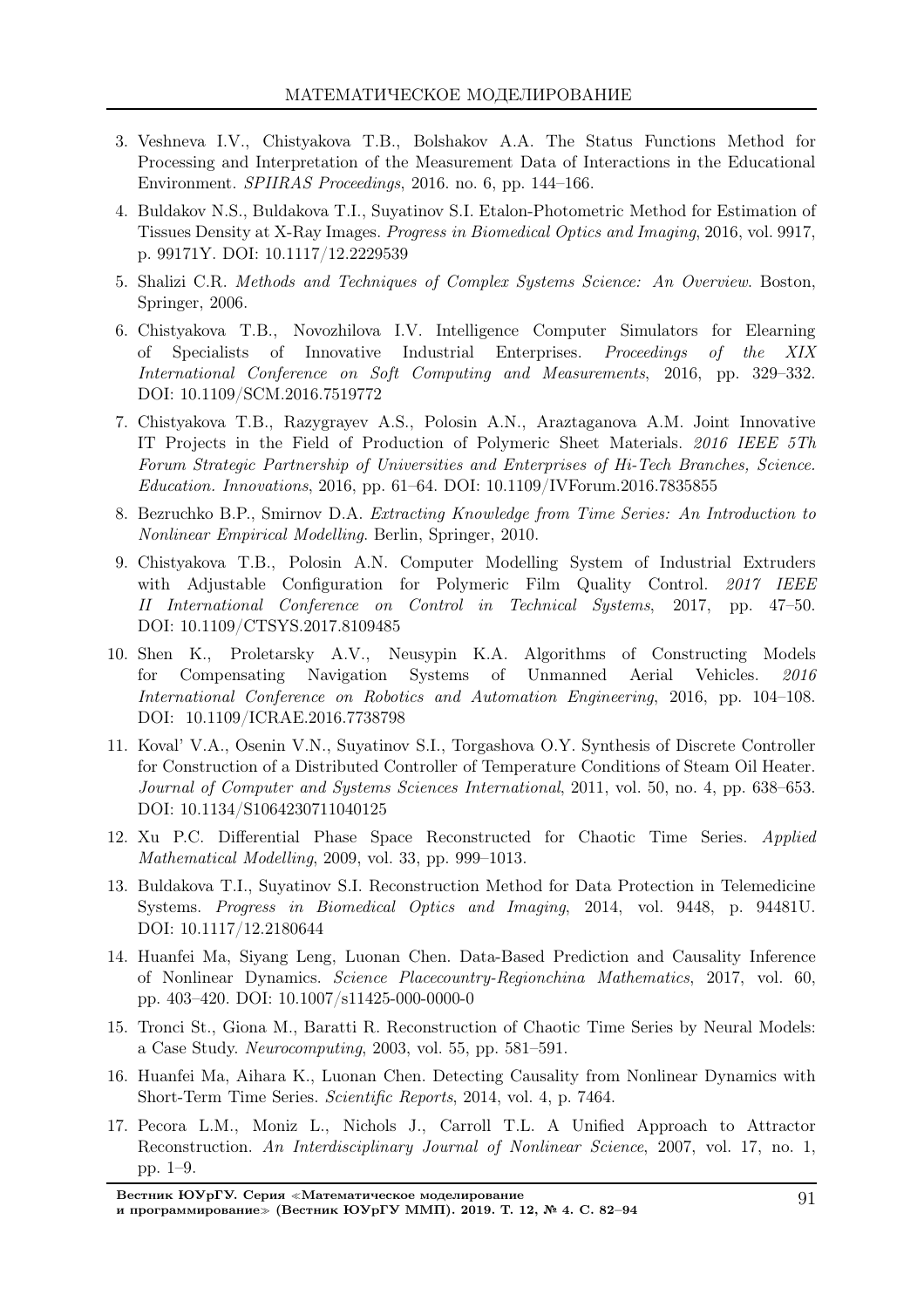- 18. Basarab M.A., Konnova N.S., Basarab D.A., Matsievskiy D.D. Digital Signal Processing of the Doppler Blood Flow Meter Using the Methods of Nonlinear Dynamics. *Progress in Electromagnetics Research Symposium*, 2017, pp. 1715–1720. DOI: 10.1109/PIERS.2017.8262026
- 19. Haken H. *Synergetics: An Introduction*. Berlin, Springer, 1983.
- 20. Stefanovska A. Coupled Oscillators: Complex but Not Complicated Cardiovascular and Brain Interactions. *IEEE Engineering in Medicine and Biology Magazine*, 2007, vol. 26, no. 6, pp. 25–29.
- 21. Mehregan M.R., Hosseinzadeh M., Kazemi A. An Application of Soft System Methodology. *Procedia – Social and Behavioral Sciences*, 2012, vol. 41, pp. 426–433. DOI: 10.1016/j.sbspro.2012.04.051
- 22. Gupta P., Kulkarni N. An Introduction of Soft Computing Approach Over Hard Computing. *International Journal of Latest Trends in Engineering and Technology*, 2013, vol. 3, no. 1, pp. 254–258.
- 23. Sivanandam S.N., Deepa S.N. *Principles of Soft Computing*. N.Y., Wiley, 2011.
- 24. Stefanovska A., Lotric M.B., Strle S., Haken H. The Cardiovascular System as Coupled Oscillators? *Physiological Measurement*, 2001, vol. 22, pp. 535–550.
- 25. Silvani A., Magosso E., Bastianini S., Lenzi P., Ursino M. Mathematical Modelling of Cardiovascular Coupling: Central Autonomic Commands and Baroreflex Control. *Autonomic Neuroscience: Basic and Clinical*, 2011, vol. 162, pp. 66–71. DOI: 10.1016/j.autneu.2011.04.003
- 26. Buldakova T.I., Suyatinov S.I. Registration and Identification of Pulse Signal for Medical Diagnostics. *The International Society for Optical Engineering*, 2002, vol. 4707, pp. 343–350.
- 27. Suyatinov S.I. Criteria and Method for Assessing the Functional State of a Human Operator in a Complex Organizational and Technical System. *Global Smart Industry Conference*, 2018, pp. 1–6. DOI: 10.1109/GloSIC.2018.8570088

Received September 10, 2019

#### УДК 530.18 DOI: 10.14529/mmp190406

### ПРОЦЕДУРА ПОСТРОЕНИЯ МЯГКИХ МОДЕЛЕЙ СЛОЖНЫХ СИСТЕМ ПО ВРЕМЕННЫМ РЯДАМ

 $C.H.$  Суятинов, Московский государственный технический университет им. Н.Э. Баумана, г. Москва, Российская Федерация

> Рассмотрена проблема создания моделей сложных систем для оценки их состояния. Приведен анализ подходов к построению диагностических моделей и отмечены их особенности. Для сложной системы, имеющей иерархическую структуру, предложена процедура конструирования по скалярному временному ряду моделей для оценки ее состояния. При этом каждый иерархический уровень описывается дифференциальным уравнением с сосредоточенными параметрами. В основу процедуры положена концепция мягкого моделирования. Работоспособность предложенной процедуры продемонстрирована на примере конструирования модели для оценки состояния сложной системы регуляции сердечного ритма.

> Ключевые слова: сложная система; мягкое моделирование; базовые модели; сердечно-сосудистая система.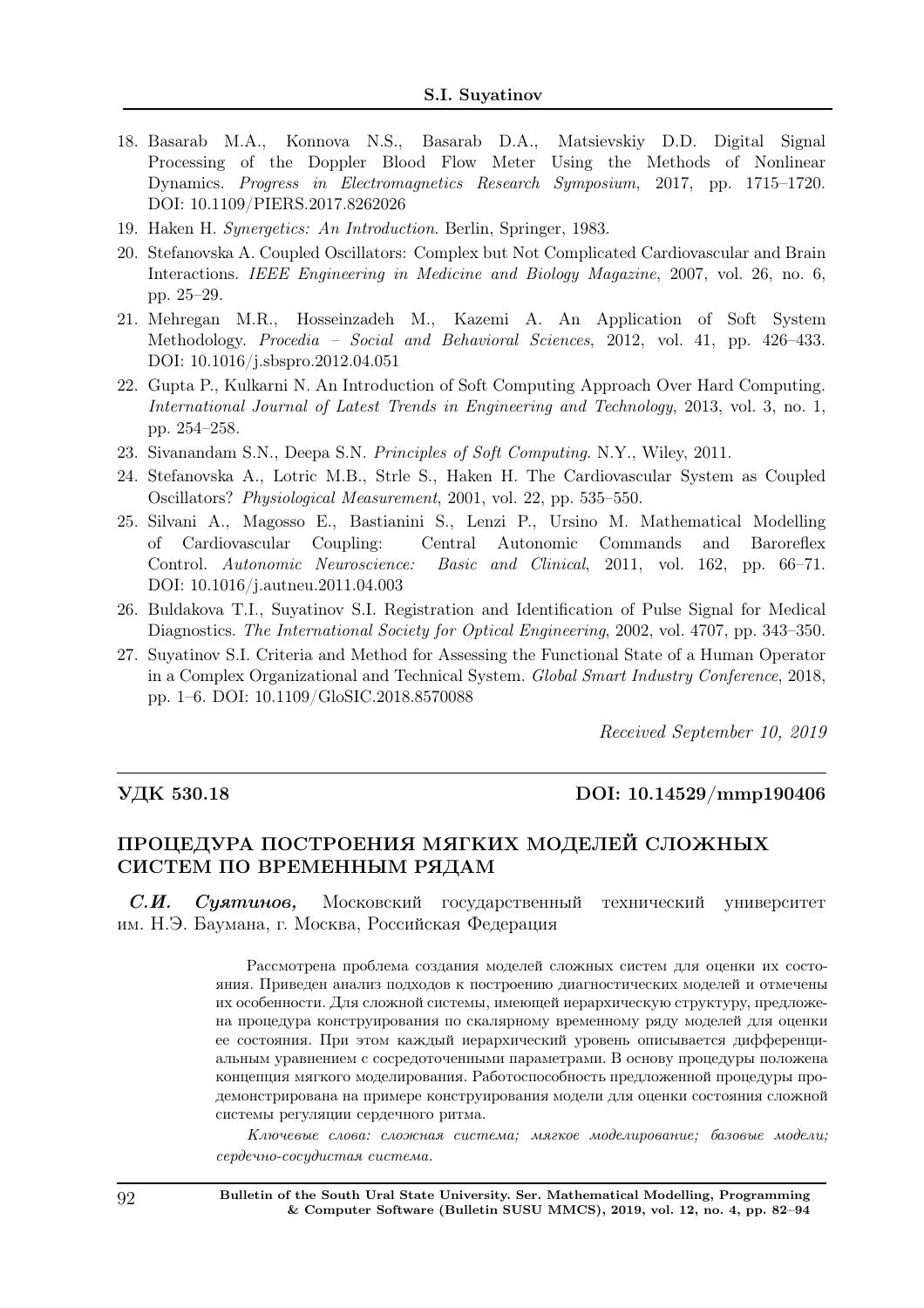### Литература

- 1. Veshneva, I. Model of Formation of the Feedback Channel within Ergatic Systems for Monitoring of Quality of Processes of Formation of Personnel Competences / I. Veshneva, R. Singatulin, A. Bolshakov, T. Chistyakova, L. Melnikov // International Journal for Quality Research. – 2015. – V. 9, № 3. – P. 495–512.
- 2. Belakhov, V.V. Application of the Todd–Atherton Synthetic Approach for Chemical Modification of Tetraene Macrolide Antibiotic Lucensomycin / V.V. Belakhov, V.A. Kolodyaznaya, A.V. Garabadzhiu, T.B. Chistyakova, I.A. Smirnov // Russian Journal of General Chemistry. – 2016. – V. 86, № 3. – P. 570–578.
- 3. Veshneva, I.V. The Status Functions Method for Processing and Interpretation of the Measurement Data of Interactions in the Educational Environment / I.V. Veshneva, T.B. Chistyakova, A.A. Bolshakov // SPIIRAS Proceedings. – 2016. – № 6. – P. 144–166.
- 4. Buldakov, N.S. Etalon-Photometric Method For Estimation of Tissues Density at X-Ray Images / N.S. Buldakov, T.I. Buldakova, S.I. Suyatinov // Progress in Biomedical Optics and Imaging – Proceedings of SPIE. – 2016. – V. 9917. – Article ID: 99171Y. DOI: 10.1117/12.2229539
- 5. Shalizi, C.R. Methods and Techniques of Complex Systems Science: An Overview / C.R. Shalizi. – Boston: Springer, 2006.
- 6. Chistyakova, T.B. Intelligence Computer Simulators for Elearning of Specialists of Innovative Industrial Enterprises / T.B. Chistyakova, I.V. Novozhilova // Proceedings of the XIX International Conference on Soft Computing and Measurements. – 2016. – P. 329–332.
- 7. Chistyakova, T.B. Joint Innovative IT Projects in the Field of Production of Polymeric Sheet Materials / T.B. Chistyakova, A.S. Razygrayev, A.N. Polosin, A.M. Araztaganova // IEEE 5 th Forum Strategic Partnership Of Universities And Enterprises of Hi-Tech Branches, Science. Education. Innovations. – 2016. – P. 61–64.
- 8. Bezruchko, B.P. Extracting Knowledge from Time Series: An Introduction to Nonlinear Empirical Modelling / B.P. Bezruchko, D.A. Smirnov. – Berlin: Springer, 2010.
- 9. Chistyakova, T.B. Computer Modelling System of Industrial Extruders with Adjustable Configuration for Polymeric Film Quality Control / T.B. Chistyakova, A.N. Polosin // 2017 IEEE II International Conference on Control in Technical Systems. – 2017. – P. 47–50.
- 10. Shen, K. Algorithms of Constructing Models for Compensating Navigation Systems of Unmanned Aerial Vehicles / K. Shen, A.V. Proletarsky, K.A. Neusypin // 2016 International Conference on Robotics and Automation Engineering. – 2016. – P. 104–108.
- 11. Koval', V.A. Synthesis of Discrete Controller for Construction of a Distributed Controller of Temperature Conditions of Steam Oil Heater / V.A. Koval', V.N. Osenin, S.I. Suyatinov, O.Y. Torgashova // Journal of Computer and Systems Sciences International. – 2011. – V. 50,  $N<sup>o</sup>$  4. − P. 638–653.
- 12. Xu, P.C. Differential Phase Space Reconstructed for Chaotic Time Series / P.C. Xu // Applied Mathematical Modelling. – 2009. – V. 33, № 2. – P. 999–1013.
- 13. Buldakova, T.I., Suyatinov, S.I. Reconstruction Method for Data Protection in Telemedicine Systems / T.I. Buldakova, S.I. Suyatinov // Progress in Biomedical Optics and Imaging. – 2014. – V. 9448, Article ID: 94481U.
- 14. Huanfei Ma. Data-Based Prediction and Causality Inference of Nonlinear Dynamics / Huanfei Ma, Siyang Leng, Luonan Chen // Science China Mathematics. – 2017. – V. 60. – P. 406–420.
- 15. Tronci St. Reconstruction of Chaotic Time Series by Neural Models: a Case Study / St. Tronci, M. Giona, R. Baratti // Neurocomputing. – 2003. – V. 55. – P. 581–591.

Вестник ЮУрГУ. Серия <sup>≪</sup>Математическое моделирование

и программирование<sup>≫</sup> (Вестник ЮУрГУ ММП). 2019. Т. 12, № 4. С. 82–94